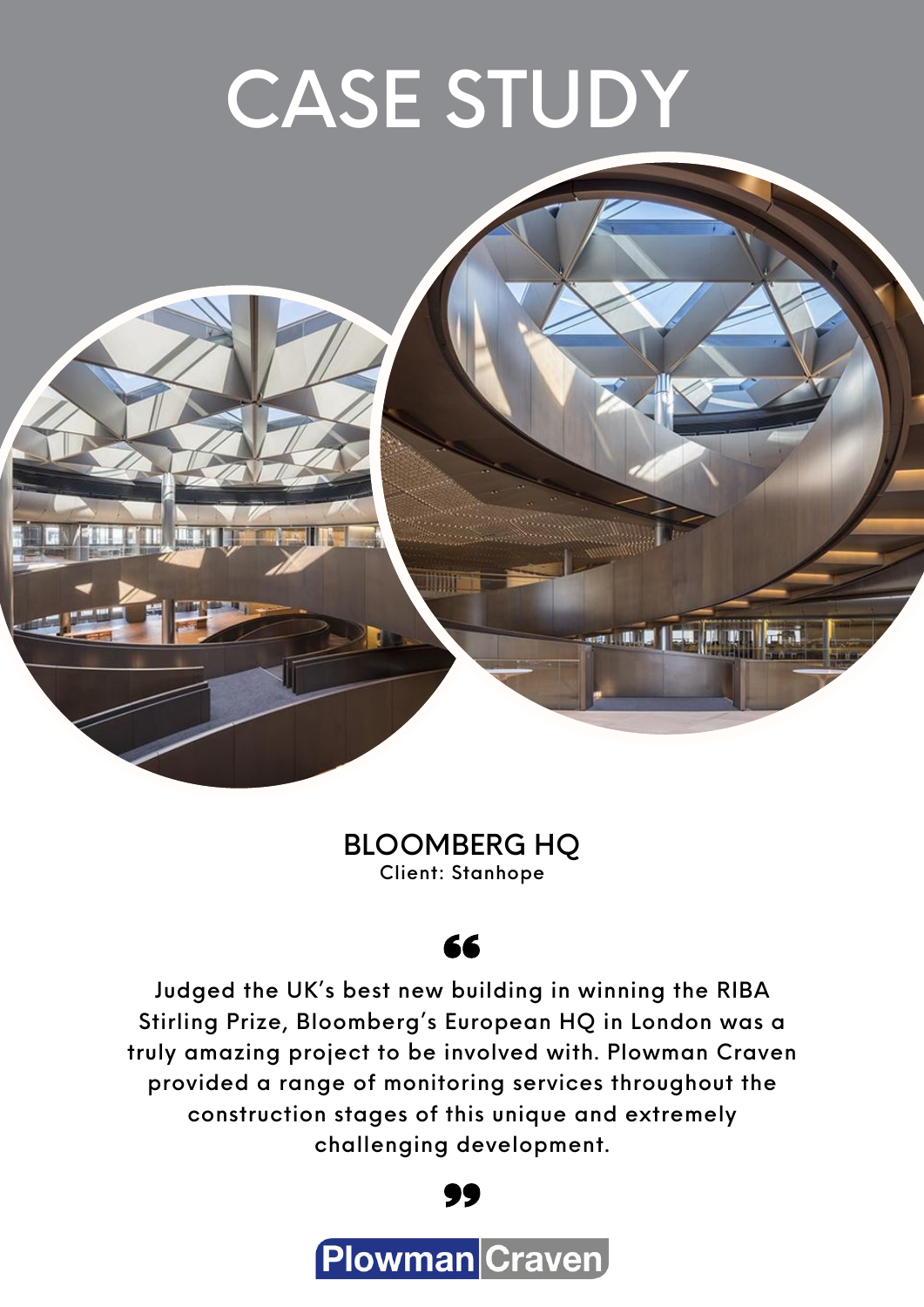### **AT A GLANCE:**

Area measurement reports of all internal spaces

IPMS & NIA for office and NIA with zoning (ItZA) for retail

Detailed lease plans for North & South buildings

Monitoring of adjacent London Underground assets

Judged the UK's best new building in winning the RIBA Stirling Prize, Bloomberg's European HQ in London was a truly amazing project to be involved with. Plowman Craven provided a range of monitoring services throughout the construction stages of this unique and extremely challenging development.

The new site occupies 3.2 acres, providing approximately 1.1 million square feet of sustainable office space, three new public spaces, a retail area and a cultural hub that will restore the Temple of Mithras to its original site.

Working with development manager, Stanhope, Plowman Craven provided a range of surveying and monitoring services throughout the construction and fit-out stages of the development, delivering area measurement reports and lease plans of both the North and South buildings, as well as real-time data on any structural impact of the construction.

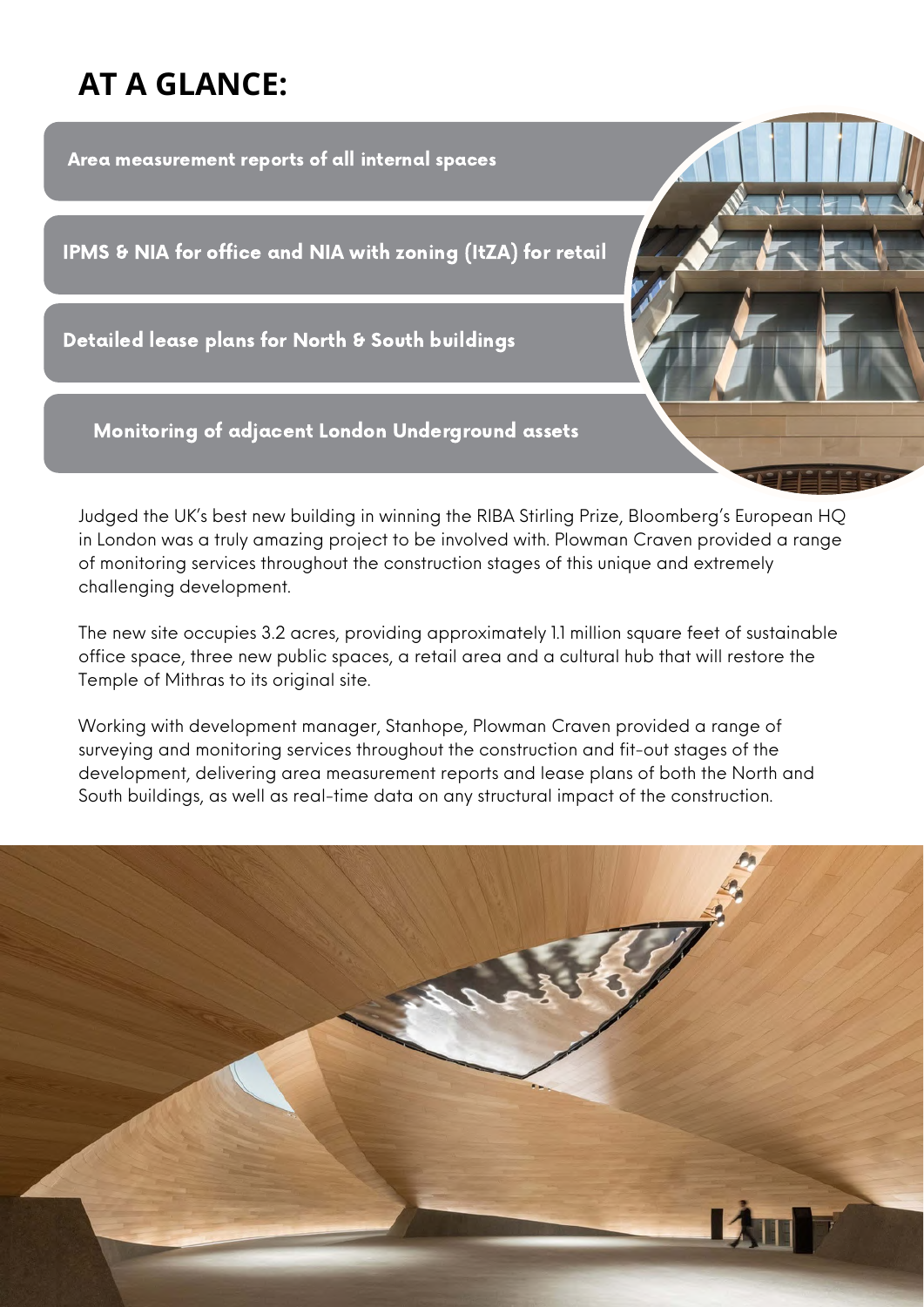

#### A UNIQUE CHALLENGE

Much like recent projects we've worked on at King's Cross Gasholders, Coal Drops Yard and the former BBC TV Centre, the unique curvature and geometry of the internal spaces at Bloomberg presented a significant challenge.

The task of measuring more than a million square feet was further complicated by the fact that the we were operating during the Category B fit-out stage.

This included working around the construction of the central circular television studio, the reconstructed Roman Temple of Mithras and newly built cultural hub, the bespoke 24-seat auditorium set within the heart of the building and the feature 'vortex' reception space all of which are unique to the building.

Our specialist PC Monitoring division was also involved at Bloomberg over a 2-year period during construction, helping Hochtief UK (HUK) - contractor to Sir Robert McAlpine (as well as London Underground clients) - to understand any impact of the works. This was particularly important given the proximity of various LU assets to the development.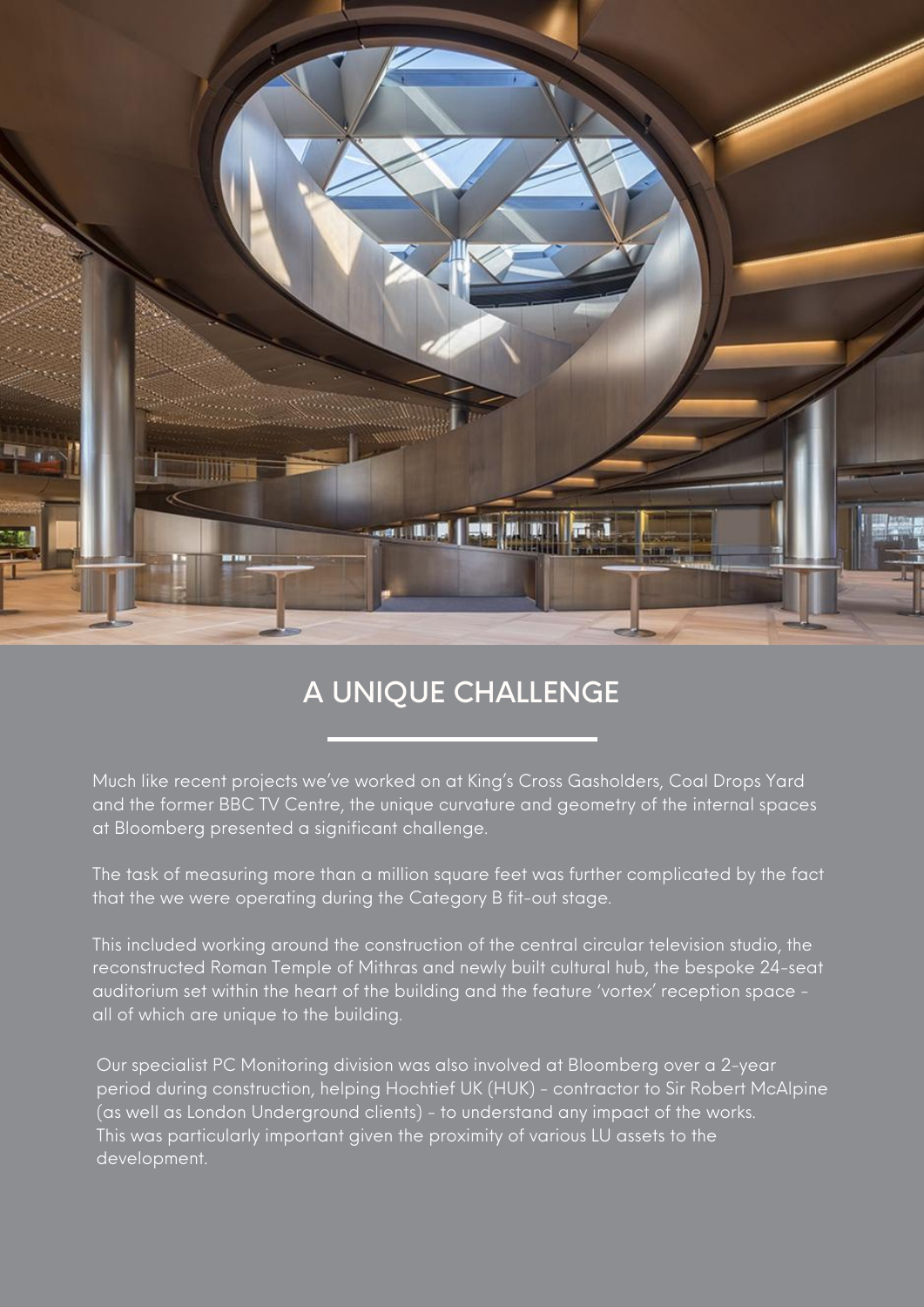### HOW WE DID IT

Using the latest total station technology, our survey teams worked methodically to accurately measure all usable space as set out in the RICS Code of Measuring Practice (6th edition) and RICS Property Measurement, 1st Edition. This included all of the retail spaces on the ground floor as well as the office areas.

Careful consideration was given to the location of survey set-ups owing to the building's unique geometry, feature curves and bronze fins forming the perimeter façade. The vaulted reception area and the central spiralling ramp were particularly challenging, as was the fact that temporary flooring had a tendency to bounce.

Again, all measurements had to be double-checked to ensure absolute accuracy.